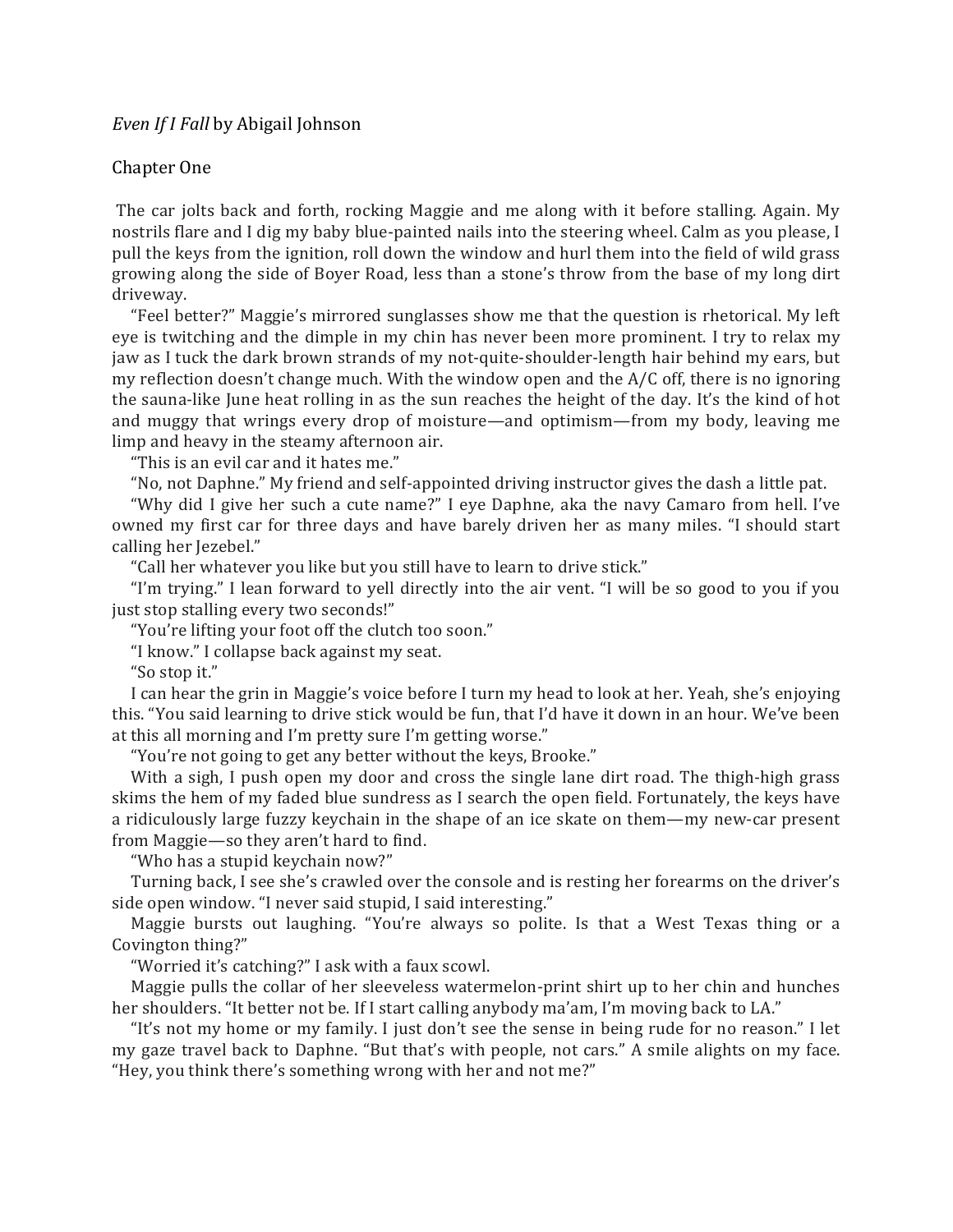Maggie raises an eyebrow—well, I think she raises an eyebrow. Her aviators cover half her rather small face, so it's hard to tell. She plucks the keys from my hand while fully moving into the driver's seat. A second later I'm left choking on a dust cloud as she speeds a few hundred yards down the dirt road, executes an action-movie-worthy U-turn, and drives back. She's grinning as she slows next to me.

"Guess it's not the car."

"Not fair. Didn't you tell me your dad is a professional stunt driver?

"Professional stunt driver, professional cheater and liar." She lifts one hand then the other as though she's weighing the two options. "He is a man of many talents."

"Sorry," I say. I feel like I've known Maggie my whole life instead of just a couple weeks, so I keep forgetting that there's still a lot she hasn't shared with me.

Maggie dismisses my apology with a wave of her hand then lifts her sunglasses into her pinktinted hair, which exactly matches the double-winged liner on her eyes. She's definitely raising her eyebrows now. "If we're talking about fair, ask me how I feel watching you do quintuple silk-cow jumps around me when I can barely skate backward."

"*Salchow* jumps, and they were only doubles. Plus, you're getting so much better."

"Says the girl my mom literally offered to pay to be my friend."

"She offered to pay me for ice skating lessons." While I needed the money—we live on the outskirts of town and gas to and from anywhere isn't cheap—it turned out what I really needed was someone whose eyes wouldn't shade with pity or scorn whenever they looked at me. "Besides, I think we can both agree you're the one paying now." I eye the hand rubbing her neck. I've been jerking us around for hours trying to tame Daphne.

Maggie tries not to smile. "You know my mom would have paid you twice what she offered. She's convinced I'm turning into some kind of recluse who only talks to the camera when I'm filming YouTube tutorials. She only really likes the Korean beauty videos I make, but I'm half American too. Anyway, I'm just glad the first person I met turned out to be as amazing off the ice as she is on it. One less thing she can nag me about, right?"

"Yeah," I say, ignoring the queasy flip in my stomach as she opens the door for me and slides back into the passenger seat.

"All right, enough stalling." She mimes a rim shot to go along with her pun. "Everybody does it when learning to drive stick. Suck it up and get back in the car."

I try, I really do, but before my butt even hits the seat, I'm grabbing the gearshift like it's a bull ready to buck me off. Not that I've ever ridden a bull—we may live in cattle country but the empty acres around my family's farmhouse are purely ornamental—but the idea is starting to look a lot less daunting in comparison.

"Do you remember the most important rule of driving stick?"

I nod, buckling my seat belt. "Don't confuse the clutch for the brake pedal."

"No-cars can sense fear."

I slide my gaze toward my friend and watch her grin at me.

"Are you thinking about punching me in the boob?"

She knows I would never admit to something like that out loud, but the reluctant smile inching onto my face gives me away.

"Joke's on you." Grinning wider, Maggie twists to face me and pushes her chest out. "Flat as a board, baby. Who's laughing now, besides every boy ever?"

Both of us, apparently. It takes way too long for my composure to return enough to start the car again. I don't even mind that it stalls the first time. Or the second. I manage not to stall on my third try, but Daphne is jerking us around so much that it's a hollow victory.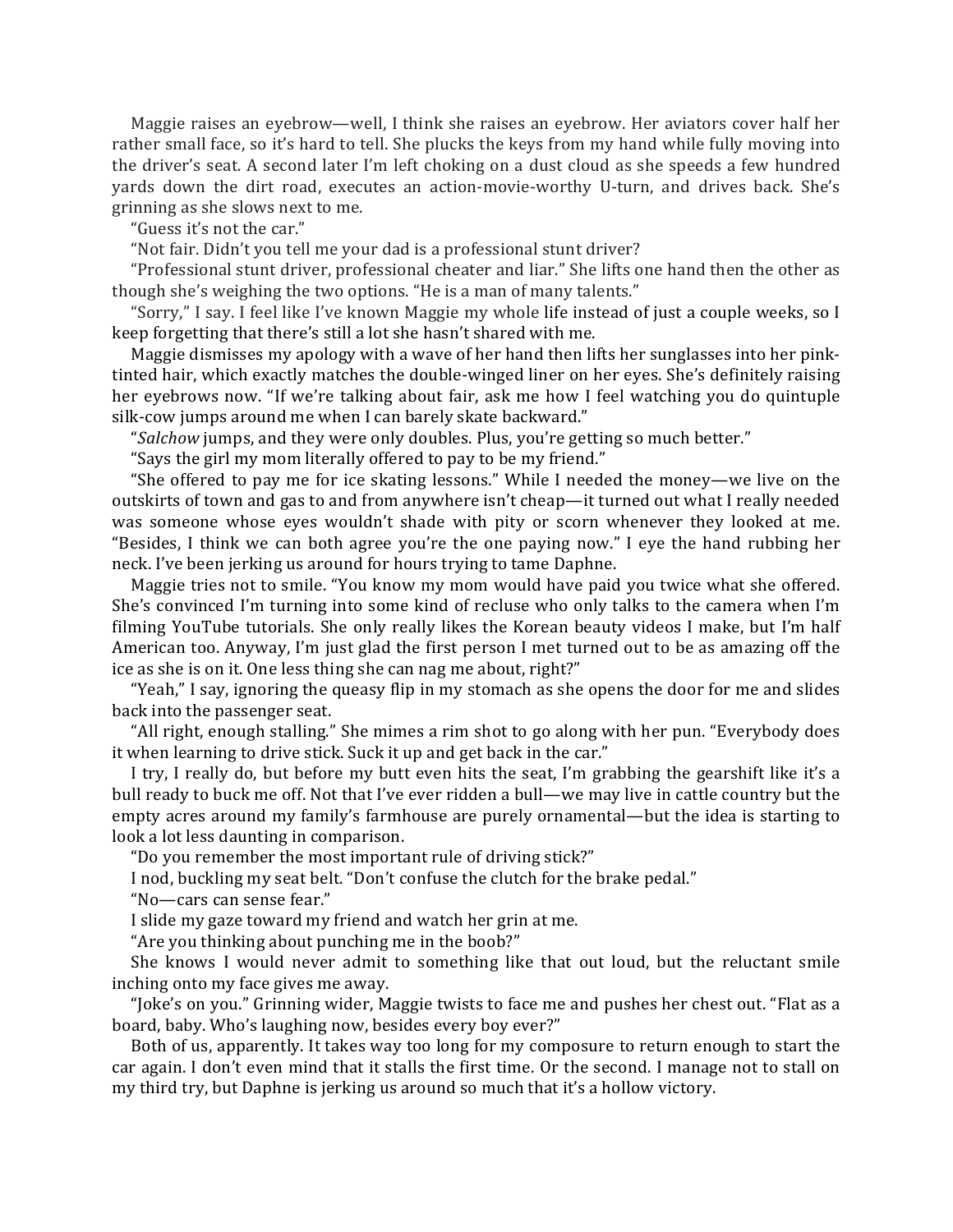You can drive from one end of town to the other in ten minutes, but I'm not ready to face even those few stoplights and intersections, so we stick to the back roads on the outskirts of town near my house, where traffic is practically nonexistent. The only other vehicle we've encountered is a truck pulled onto the side of Pecan Road, its driver nowhere to be seen. Not that I'm paying much attention to anything but the gearshift growing sweaty in my palm and the stop sign looming ahead. I could roll through it, except I know I won't. So I downshift and come to a full and legal stop. Beside me, Maggie says nothing. I know what to do; it's the execution that keeps tripping me up. I still don't understand how I can be so good with my feet in one area and so awful in another.

Slowly...slowly... I lift my left foot off the clutch as I press down on the gas with my right. I'm not even breathing at this point. Daphne starts to rock a little, but I give her more gas until... Air escapes me in a laugh. "I did it!" More of the happy sound bubbles up inside me as we roll smoothly forward. I didn't know it was possible to be this happy off the ice.

Maggie is hooting beside me, which only makes me laugh harder as I slow to make a turn toward town, knowing I won't stall.

And then I see him walking along the side of the road. He turns toward the car as we get close and our eyes lock. My laughter dies a second before Daphne. An invisible fist slams into my stomach, and the last of my laughter chokes out. Guilt slithers up my legs and torso, tethering me to my seat so that I can't look away from him.

"No worries," Maggie says, still bouncing her shoulders in celebration. "Start her up again and..." She leans forward just as Heath Gaines's eyes narrow at me before he turns away. "More of that famous Southern charm I've seen so much of since moving here. And my mom wonders why I'm happier online. Seriously, who even is that?"

Considering Maggie and her mom just moved to Telford, she might be the only person in our entire town who'd have to ask that question, which is one of the many reasons I don't tell her the truth. If I did, I'd have to tell her about Jason. She knows I have an older brother, but to hear my mom talk about him, you'd think he was away at college instead of where he really is. I hate lying to Maggie, even indirectly, but I'd hate even more for the truth to drive her away.

"No one I know." That isn't technically a lie, but it's so far from the truth that I can't look at Maggie when I say it. I add something about not wanting to push my newfound understanding with Daphne too far in one day, and since I still need to go by the rink to pick up my paycheck, we end up at her house just as thick gray clouds start rolling across the sky.

"Yuck," Maggie says, looking at the approaching storm. "That's gonna hit before you can get home. Why don't I come and drive you home afterward, in case it gets ugly?" She brightens. "Then I can drive the Zamboni while you grab your check."

I nod, looking at the clouds with my own frown and absently saying, "Sure, if you want me to lose my job."

Maggie makes a show of wrestling with indecision before sighing in defeat. Normally, I'd laugh at her, but I'm still looking at the sky and the last thing I want to do is laugh. "I'll be fine. Besides, your mom would have to pick you up after."

Maggie's scowl is fierce but fleeting as she gets out. "Promise me you won't total Daphne by backing into another car. Trust me when I tell you how demoralizing it is to rely on your mom for rides when you're seventeen."

"I'll be fine," I repeat. My hand tightening on the steering wheel hides a tremor that has nothing to do with driving, but Maggie doesn't know that.

"Hey." Maggie's put-upon tone is gone.

I bring my gaze to hers.